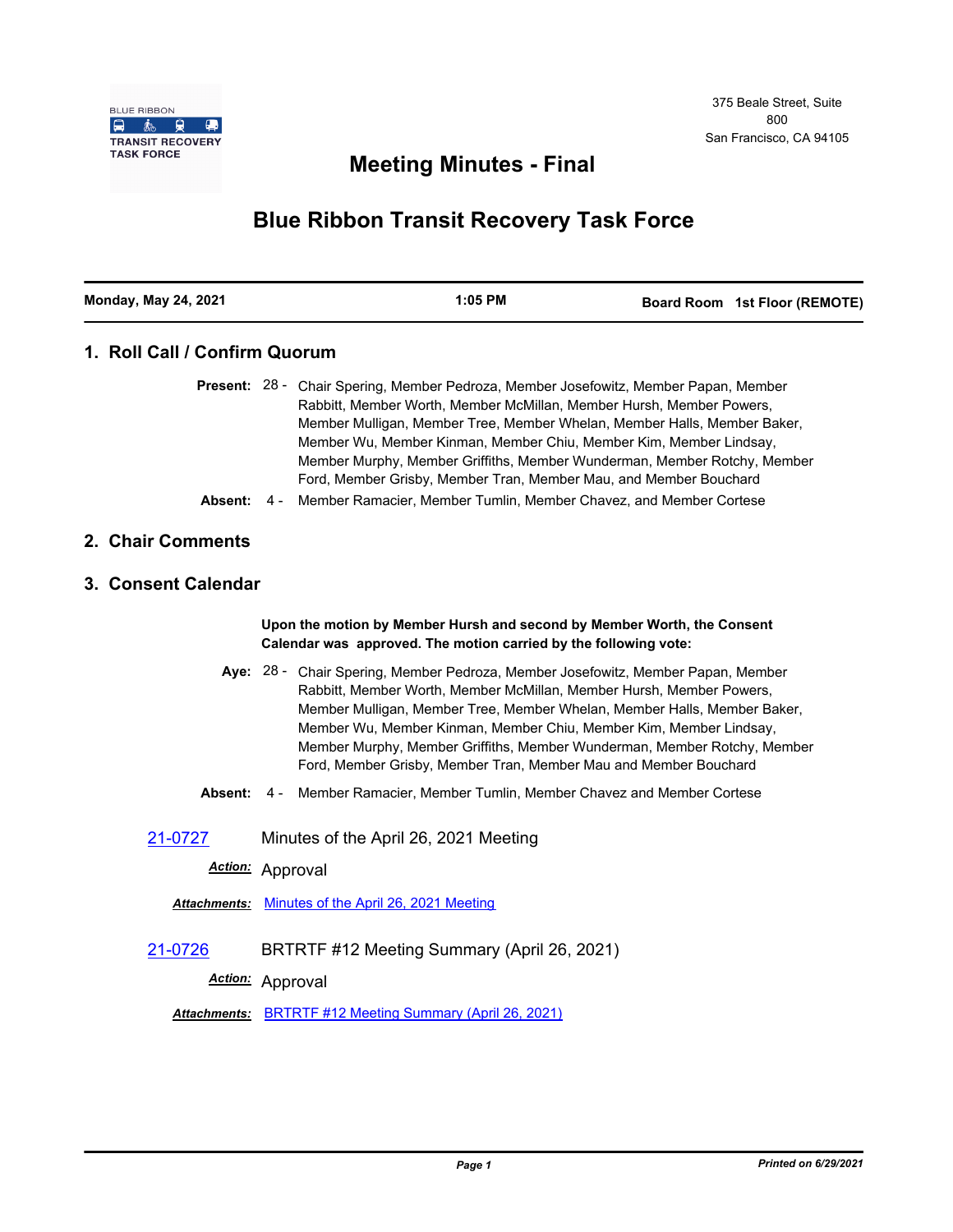## **4. Current Regional Initiatives (Action Plan Goal 4)**

**4a.** [21-0816](http://mtc.legistar.com/gateway.aspx?m=l&id=/matter.aspx?key=22409) Regional Initiatives Update Presentation

*Action:* Information

*Presenter:* Therese McMillan, MTC

**Attachments: [Regional Initiatives Presentation](http://mtc.legistar.com/gateway.aspx?M=F&ID=0becf9ea-c0e3-4574-8dd1-181ebf4951b2.pdf)** 

The following individuals spoke on this Item: Adina Levin; and Roland Lebrun.

### **5. Network Management (Goal 3)**

The following individuals spoke on this Item: Joe Kunzler; Adrian Branat; Laura Tolkoff; Dave Sorrell, Associations for Community Transportation NOR CAL Chapter; and Remi Tan.

**5a.** [21-0728](http://mtc.legistar.com/gateway.aspx?m=l&id=/matter.aspx?key=22321) Network Management Evaluation Process and Workshop

*Action:* Information

*Presenter:* Steve Kinsey, CivicKnit and VIA Architecture

**Attachments: [NM Consultant Team Introduction](http://mtc.legistar.com/gateway.aspx?M=F&ID=ea8552fd-67fb-4fcc-b383-81c485446a73.pdf)** 

[Memo](http://mtc.legistar.com/gateway.aspx?M=F&ID=85bdec8c-9262-4613-8b0a-a94533ae2cb0.pdf)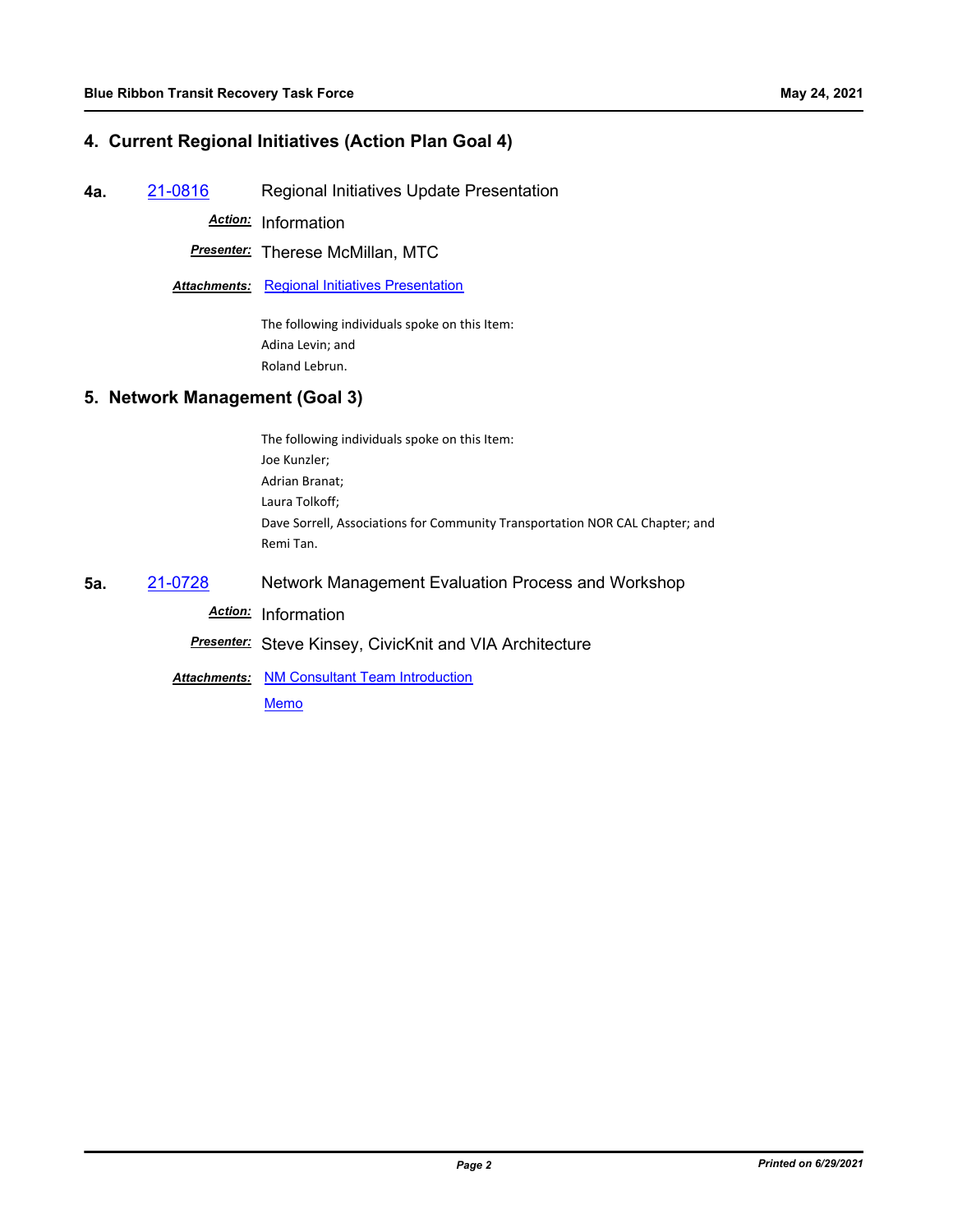### **5b.** [21-0801](http://mtc.legistar.com/gateway.aspx?m=l&id=/matter.aspx?key=22394) Final Draft Prioritized Roles and Responsibilities

*Action:* Approval

*Presenter:* Steve Kinsey, CivicKnit

#### [Memo](http://mtc.legistar.com/gateway.aspx?M=F&ID=889dce5e-04b1-4e94-b0b1-dbb3dfa2eef3.pdf) *Attachments:*

[Near-term Priority Roles and Responsibilities for NM Evaluation](http://mtc.legistar.com/gateway.aspx?M=F&ID=37f205c9-90b2-4626-821f-4744c12c53f7.pdf) [PRIORITY ROLES & RESPONSIBILITIES Presentation](http://mtc.legistar.com/gateway.aspx?M=F&ID=4a5292f5-e6d8-43cb-a132-e4d798842911.pdf) [Consultants R and R Comments](http://mtc.legistar.com/gateway.aspx?M=F&ID=b3a6509a-83d7-4772-9434-3e421f07487c.pdf)

Member Chiu departed during Item 5. Nicole Restmeyer acted as a delegate and voting member of the Task Force in place of David Chiu. Actions noted below as "Chiu" were taken by Nicole Restmeyer.

**Upon the motion by Powers and second by Tran, the focus list of Near-Term Network Management Priority Roles and Responsibilities was approved with the following amendments: the addition of Capital Project Prioritization and Funding Advocacy as a focus and the modification of Mega-project Delivery and Oversight to be a consideration but not a focus. Separately, a request was made for revisions to the Station Design Review definition.**

- Aye: 28 Chair Spering, Member Pedroza, Member Josefowitz, Member Papan, Member Rabbitt, Member Worth, Member McMillan, Member Hursh, Member Powers, Member Mulligan, Member Tree, Member Whelan, Member Halls, Member Baker, Member Wu, Member Kinman, Member Chiu, Member Kim, Member Lindsay, Member Murphy, Member Griffiths, Member Wunderman, Member Rotchy, Member Ford, Member Grisby, Member Tran, Member Mau and Member Bouchard
- **Absent:** 4 Member Ramacier, Member Tumlin, Member Chavez and Member Cortese

## **6. Research Results: Public Opinion Poll and Community Focus Groups**

**6a.** [21-0729](http://mtc.legistar.com/gateway.aspx?m=l&id=/matter.aspx?key=22322) Research Results

*Action:* Information

*Presenter:* Ursula Vogler, MTC and EMC Research

### Attachments: [Memo](http://mtc.legistar.com/gateway.aspx?M=F&ID=d952b09c-db4c-4088-be7a-62bc4dda7562.pdf)

[Blue Ribbon Engagement Update: Return to Transit](http://mtc.legistar.com/gateway.aspx?M=F&ID=12783543-5578-4bc6-a2d6-f528d07ea25e.pdf) [Agenda Item 6 Presentation](http://mtc.legistar.com/gateway.aspx?M=F&ID=9d596803-f550-44ff-9b63-3ebbf3a401c4.pdf) [EMC survey results](http://mtc.legistar.com/gateway.aspx?M=F&ID=f9459fcd-9603-48e5-b17b-40748fa30392.pdf)